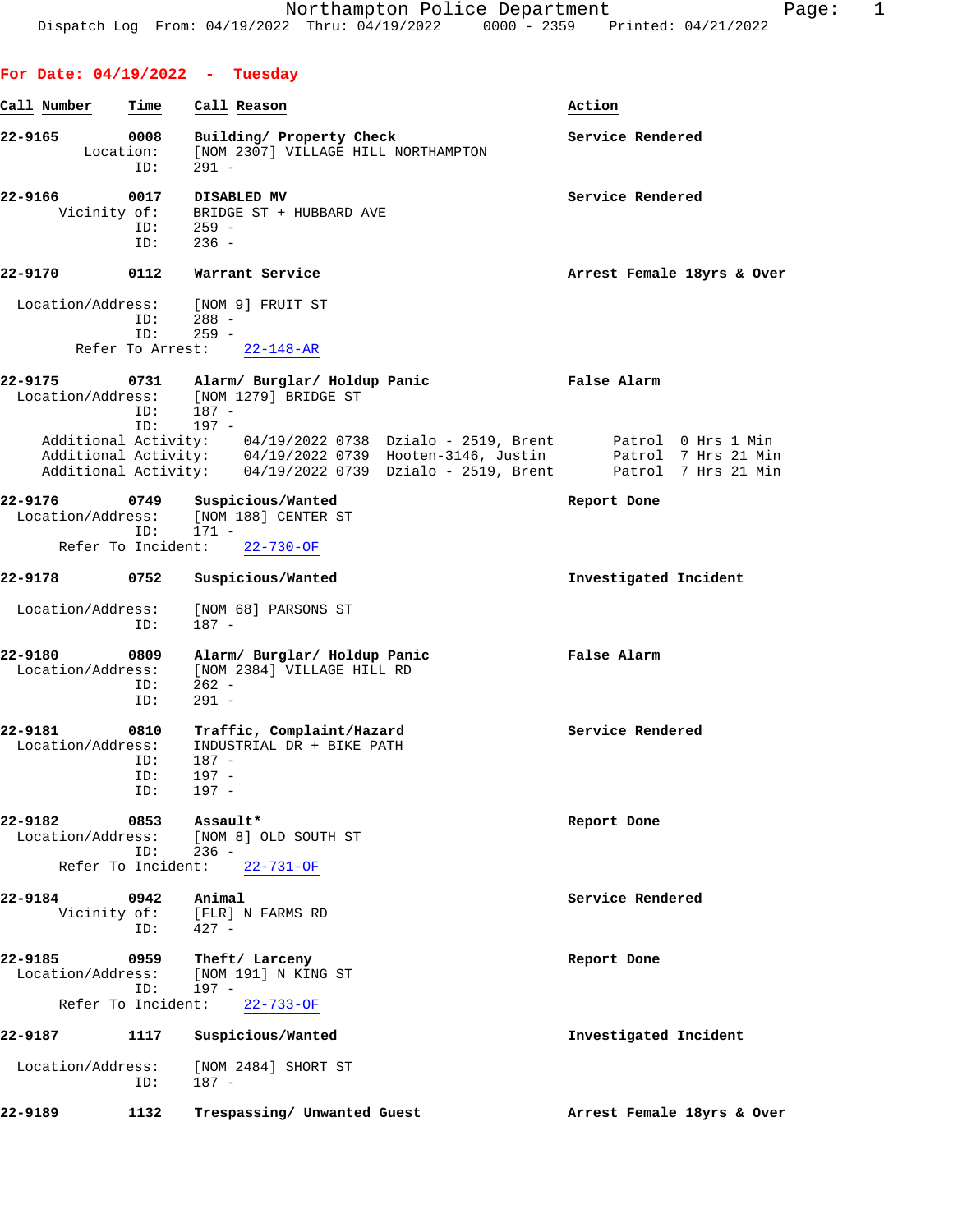|                                  |                    |                                                                                | 2<br>Northampton Police Department<br>Page:<br>Dispatch Log From: 04/19/2022 Thru: 04/19/2022 0000 - 2359 Printed: 04/21/2022 |  |
|----------------------------------|--------------------|--------------------------------------------------------------------------------|-------------------------------------------------------------------------------------------------------------------------------|--|
| Location/Address:                | ID:                | [NOM 67] LOCUST ST<br>$262 -$                                                  |                                                                                                                               |  |
|                                  | ID:                | $291 -$                                                                        |                                                                                                                               |  |
|                                  | Refer To Arrest:   | $22 - 149 - AR$                                                                |                                                                                                                               |  |
| 22-9192                          | 1302               | Missing/Found Person                                                           | Report Done                                                                                                                   |  |
| Location/Address:                | ID:                | [LED 35] RIVER RD<br>$291 -$                                                   |                                                                                                                               |  |
|                                  | Refer To Incident: | $22 - 735 - OF$                                                                |                                                                                                                               |  |
| 22-9195                          | 1319               | Trespassing/ Unwanted Guest                                                    | Investigated Incident                                                                                                         |  |
| Location/Address:                | ID:                | HATFIELD ST<br>$262 -$                                                         |                                                                                                                               |  |
| 22-9194<br>Location/Address:     | 1322<br>ID:<br>ID: | Traffic, Complaint/Hazard<br>HATFIELD ST + N KING ST<br>197 -<br>$187 -$       | Accidental Alarm                                                                                                              |  |
| 22-9196<br>Location/Address:     | 1344<br>ID:        | Park and Walk<br>HAMPTON AVE + ARMORY ST<br>$292 -$                            | Service Rendered                                                                                                              |  |
| 22-9198<br>Location/Address:     | 1432               | Private/Trespass/ Parking Tow<br>[NOM 2484] SHORT ST                           | Vehicle Towed                                                                                                                 |  |
| 22-9199<br>Location/Address:     | 1436<br>ID:        | Alarm/ Burglar/ Holdup Panic<br>CRESCENT ST<br>$197 -$                         | False Alarm                                                                                                                   |  |
|                                  | ID:<br>ID:         | $187 -$<br>$292 -$                                                             |                                                                                                                               |  |
| 22-9201<br>Location/Address:     | 1442<br>ID:        | Public Service<br>[NOM 1410] CRESCENT ST<br>$292 -$                            | Accidental Alarm                                                                                                              |  |
|                                  | EMS Unit:          | A04-Fire Ambulance                                                             |                                                                                                                               |  |
| 22-9202                          | 1444               | Disturbance                                                                    | Investigated Incident                                                                                                         |  |
| Location/Address:                | ID:<br>ID:         | [FLR 467] N MAIN ST<br>$270 -$<br>$248 -$                                      |                                                                                                                               |  |
| 22-9235                          | 1545               | Property, Lost/Found                                                           | Investigated Incident                                                                                                         |  |
| Location/Address:                | ID:                | [NOM 188] CENTER ST<br>$243 -$                                                 |                                                                                                                               |  |
|                                  | Refer To Incident: | $22 - 336 - OF$                                                                |                                                                                                                               |  |
| $22 - 9236$<br>Location/Address: | 1608<br>ID:<br>ID: | Drunk/ Incapacitated<br>[NOM 414] HAMPTON AVE<br>$298 -$<br>$242 -$<br>$292 -$ | Taken to Hospital                                                                                                             |  |
| 22-9239                          | 1632               | Suspicious/Wanted                                                              | Investigated Incident                                                                                                         |  |
| Location/Address:                | ID:                | [NOM 7] CONZ ST<br>$298 -$<br>$242 -$                                          |                                                                                                                               |  |
| 22-9240                          | 1646               | Motor Vehicle Stop                                                             | Cite/ Warning Issued/ Traffic                                                                                                 |  |
| Location/Address:                | ID:<br>ID:         | ROUTE 91<br>$292 -$<br>$243 -$                                                 |                                                                                                                               |  |
| 22-9243                          | 1720               | Motor Vehicle Stop                                                             | Cite/ Warning Issued/ Traffic                                                                                                 |  |
| Location/Address:                |                    | KING ST                                                                        |                                                                                                                               |  |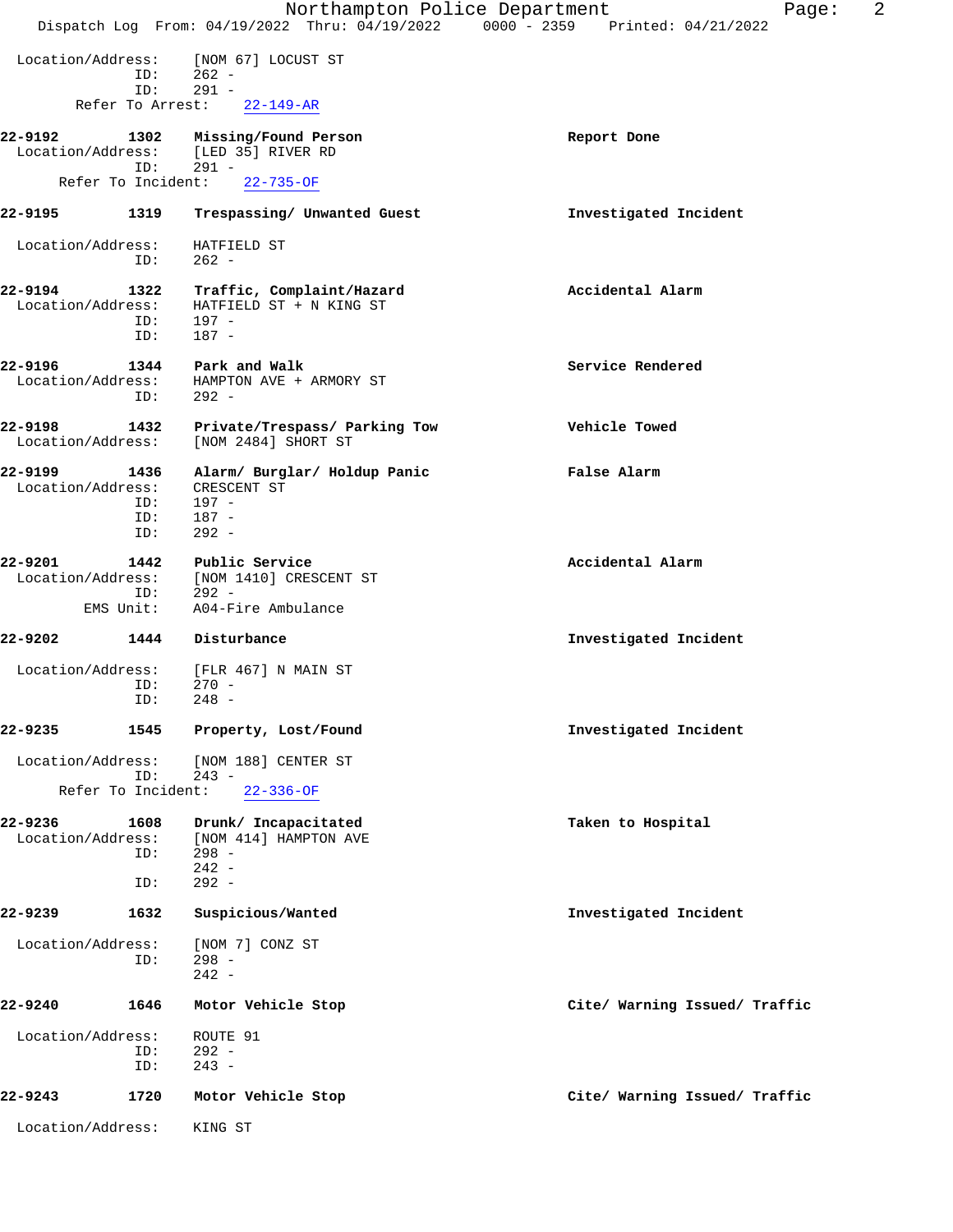|         |                          | Northampton Police Department<br>Dispatch Log From: 04/19/2022 Thru: 04/19/2022 0000 - 2359 | Printed: 04/21/2022   | Page: | 3 |
|---------|--------------------------|---------------------------------------------------------------------------------------------|-----------------------|-------|---|
|         |                          |                                                                                             |                       |       |   |
|         | ID:                      | $298 -$                                                                                     |                       |       |   |
|         |                          | $242 -$                                                                                     |                       |       |   |
| 22-9244 | 1736                     | Traffic Accident                                                                            | Report Done           |       |   |
|         | Location/Address:        | [NOM 92] HAMPTON AVE                                                                        |                       |       |   |
|         | ID:                      | $298 -$                                                                                     |                       |       |   |
|         |                          | $242 -$                                                                                     |                       |       |   |
|         | Refer To Incident:       | $22 - 737 - OF$                                                                             |                       |       |   |
| 22-9245 | 1751                     | Park and Walk                                                                               | Service Rendered      |       |   |
|         | Location/Address:        | [NOM 933] MAIN ST                                                                           |                       |       |   |
|         | ID:                      | $294 -$                                                                                     |                       |       |   |
|         |                          | $203 -$                                                                                     |                       |       |   |
| 22-9248 | 1811                     | Suspicious/Wanted                                                                           | Investigated Incident |       |   |
|         |                          |                                                                                             |                       |       |   |
|         | Location/Address:        | [NOM 1410] CRESCENT ST                                                                      |                       |       |   |
|         | ID:                      | $298 -$<br>$242 -$                                                                          |                       |       |   |
|         | EMS Unit:                | A04-Fire Ambulance                                                                          |                       |       |   |
|         |                          |                                                                                             |                       |       |   |
| 22-9250 | 1829                     | <b>STRUCTURE FIRE</b>                                                                       | Investigated Incident |       |   |
|         | Location/Address:        | [FLR 114] BRIDGE RD                                                                         |                       |       |   |
|         | ID:                      | $270 -$                                                                                     |                       |       |   |
|         | Fire Unit:               | ALLHQUN-Pumper-All Headquarters Units                                                       |                       |       |   |
|         | Fire Unit:               | ALLFLUN-Pumper-All Florence Units                                                           |                       |       |   |
|         | Fire Unit:               | C4-Command-Car 4                                                                            |                       |       |   |
|         | Fire Unit:               | E2-Pumper-Engine 2                                                                          |                       |       |   |
|         | Fire Unit:<br>EMS Unit:  | E3-Pumper-Engine 3<br>A03-Fire Ambulance                                                    |                       |       |   |
|         | EMS Unit:                | A01-Fire Ambulance                                                                          |                       |       |   |
|         | EMS Unit:                | A04-Fire Ambulance                                                                          |                       |       |   |
|         | Fire Unit:               | MUTENG1-Pumper-HQ Mutual Aid Engine                                                         |                       |       |   |
|         | Fire Unit:               | MUTLAD1-Aerial-HQ Mutual Aid Ladder                                                         |                       |       |   |
|         | Fire Unit:<br>Fire Unit: | R1-Heavy Rescue-Rescue 1<br>MUTENG2-Pumper-HQ Mutual Aid Engine                             |                       |       |   |
|         | ID:                      | $292 -$                                                                                     |                       |       |   |
| 22-9251 | 1840                     | Theft/ Larceny                                                                              | Investigated Incident |       |   |
|         |                          | STATE ST                                                                                    |                       |       |   |
|         | Location/Address:<br>ID: | $292 -$                                                                                     |                       |       |   |
|         |                          |                                                                                             |                       |       |   |
| 22-9252 | 1847                     | <b>FIRE ALARM</b>                                                                           | Investigated by N F D |       |   |
|         | Location/Address:        | [NOM 2250] CHERRY ST                                                                        |                       |       |   |
|         | Fire Unit:               | E3-Pumper-Engine 3                                                                          |                       |       |   |
|         | Fire Unit:               | E2-Pumper-Engine 2                                                                          |                       |       |   |
|         | Fire Unit:               | C4-Command-Car 4                                                                            |                       |       |   |
|         | ID:                      | $298 -$<br>$242 -$                                                                          |                       |       |   |
|         |                          |                                                                                             |                       |       |   |
| 22-9254 | 1950                     | Traffic, Complaint/Hazard                                                                   | Service Rendered      |       |   |
|         | Location/Address:        | MARKET ST + BRIDGE ST                                                                       |                       |       |   |
|         | ID:                      | $292 -$                                                                                     |                       |       |   |
|         | ID:                      | $248 -$                                                                                     |                       |       |   |
| 22-9256 | 2006                     | Motor Vehicle Stop                                                                          | Verbal Warning Given  |       |   |
|         | Location/Address:        | PLEASANT ST + MAIN ST                                                                       |                       |       |   |
|         | ID:                      | $292 -$                                                                                     |                       |       |   |
| 22-9257 | 2023                     | Alarm/ Burglar/ Holdup Panic                                                                | False Alarm           |       |   |
|         | Location/Address:        | [NOM 2802] DAMON RD                                                                         |                       |       |   |
|         | ID:                      | $294 -$                                                                                     |                       |       |   |
|         |                          | $203 -$                                                                                     |                       |       |   |
|         | ID:                      | $298 -$                                                                                     |                       |       |   |
|         |                          | $242 -$                                                                                     |                       |       |   |
| 22-9259 | 2059                     | Juvenile Problem                                                                            | Person Gone           |       |   |
|         | Location/Address:        | [FLR 1593] CARDINAL WAY                                                                     |                       |       |   |